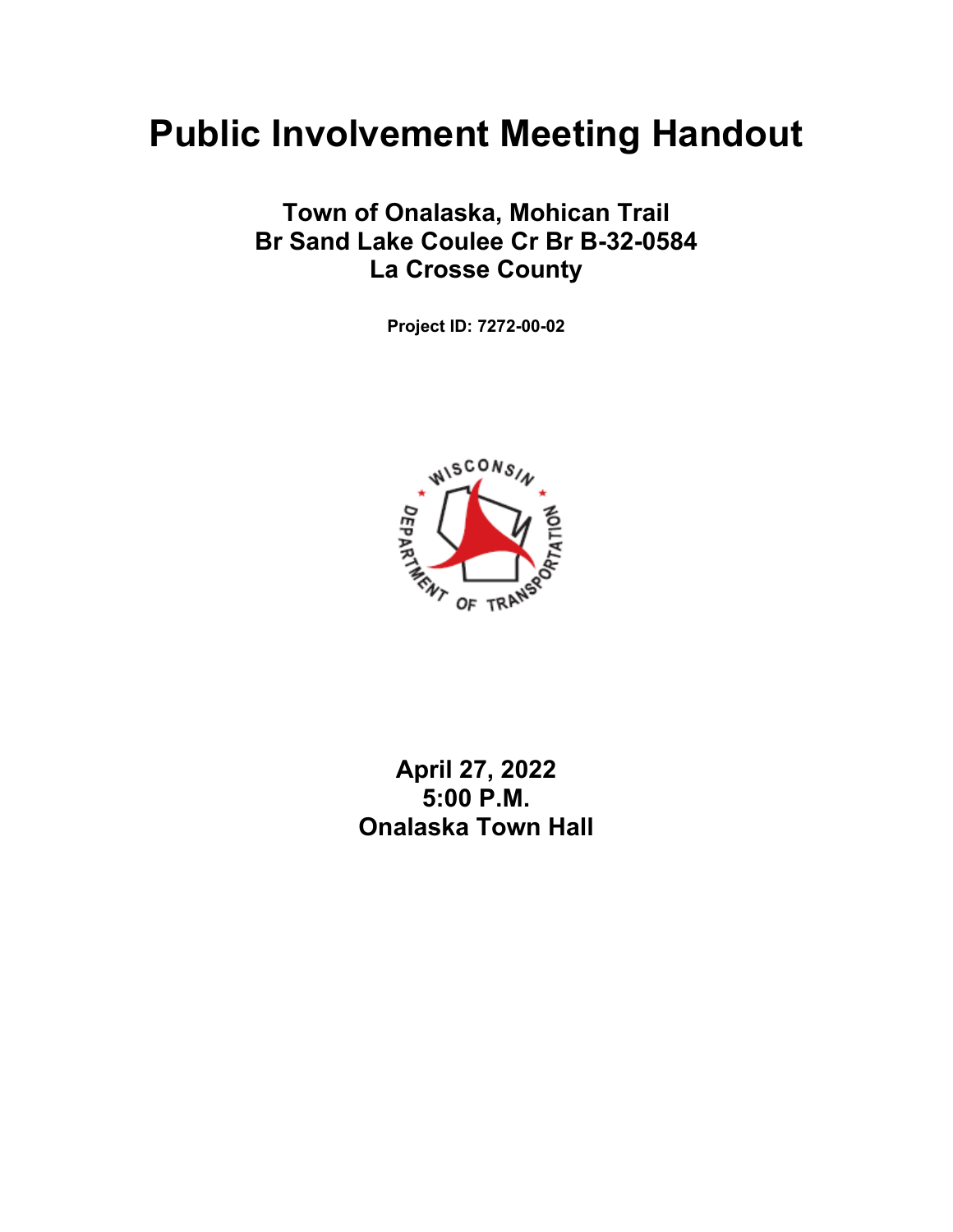#### **Purpose of the Meeting**

The purpose of this meeting is to provide the public with information about the reconstruction of the existing structure and to gather your thoughts and comments for use in the design process. There will be a short, formal presentation that will begin at 5:00 PM. Feel free to ask questions or share your comments with any of the La Crosse County or Westbrook Associated Engineers staff present.

A Local Officials Meeting was held on February 28, 2022 to present the proposed improvement to Town of Onalaska board members.

### **Project Information**

The project length is approximately 121 feet, or 0.0228 miles, including the replacement of the existing structure and the reconstruction of a portion of Mohican Trail. The existing structure is a three-cell box culvert with a length of 39.5 feet and a width or 25.4 feet. The existing structure has a sufficiency rating of 44.9 out of a possible 100, which classifies the structure as structurally deficient.

Proposed improvements include the replacement of the existing structure with a new 41.5 foot long by 26 foot wide single-span concrete flat slab bridge. The proposed horizontal and vertical alignments will closely match the existing alignments. Along with the structure, 50 feet of roadway approaching the east end of the structure and the roadway between the west end of the structure and CTH SN/Sand Lake Road will also be replaced to provide a smooth transition between the existing road and new bridge. The grading required to complete the project will remain within the existing right-of-way.



#### **T of Onalaska, Mohican Trail Location/Detour Map**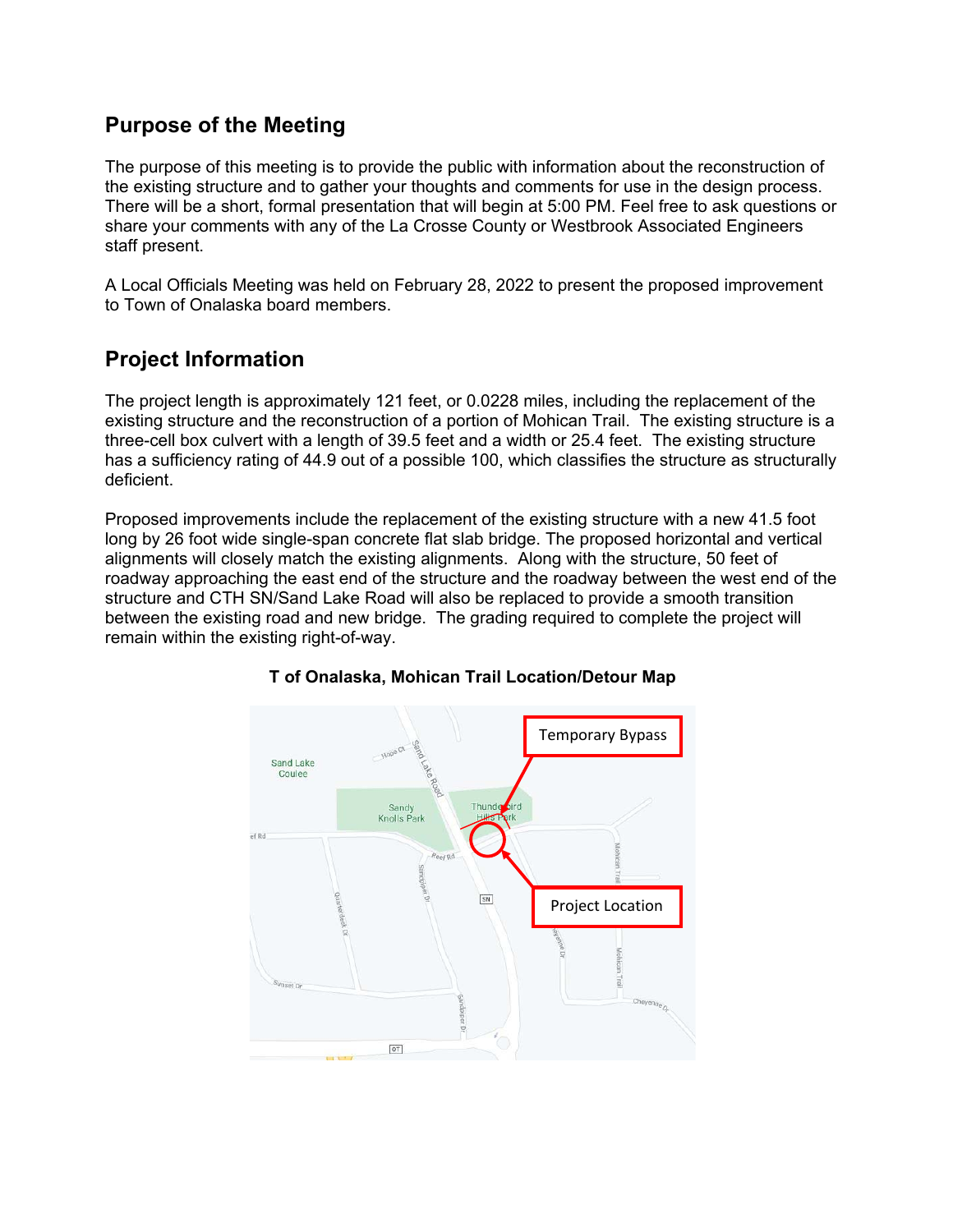#### **Proposed Traffic Impacts**

Construction is tentatively scheduled to begin in the Summer/Fall of 2023.

Access will be maintained to the Thunderbird Hills subdivision during construction. A temporary bypass consisting of a gravel roadway and temporary structure will be constructed to the north of the existing structure. After construction, the temporary bypass will be removed and the park will be restored to its original condition.

#### **Real Estate**

At this time, no additional permanent right-of-way will be required for this project as the Town of Onalaska has granted temporary use of the adjacent city park for the temporary bypass.

- Section 4(f) FHWA Temporary Occupation Exemption
	- o Duration must be temporary
	- o Scope of the work must be minor
	- o There are no anticipated permanent or adverse physical impacts
	- o The land being used must be fully restored
	- o There must be documented agreement from the official(s)
- Encroachments Wooden fence in the SE quadrant of the structure.

#### **Project Update/Next Steps**

A Local Officials Meeting was held on February 28, 2022

The project team is currently in the preliminary design phase of preparing the construction plans. Construction is currently scheduled for 2023.

The project schedule is as follows:

| April 2022       |
|------------------|
| April 2022       |
| <b>June 2022</b> |
| November 1, 2022 |
| Spring 2023      |
| Summer/Fall 2023 |
|                  |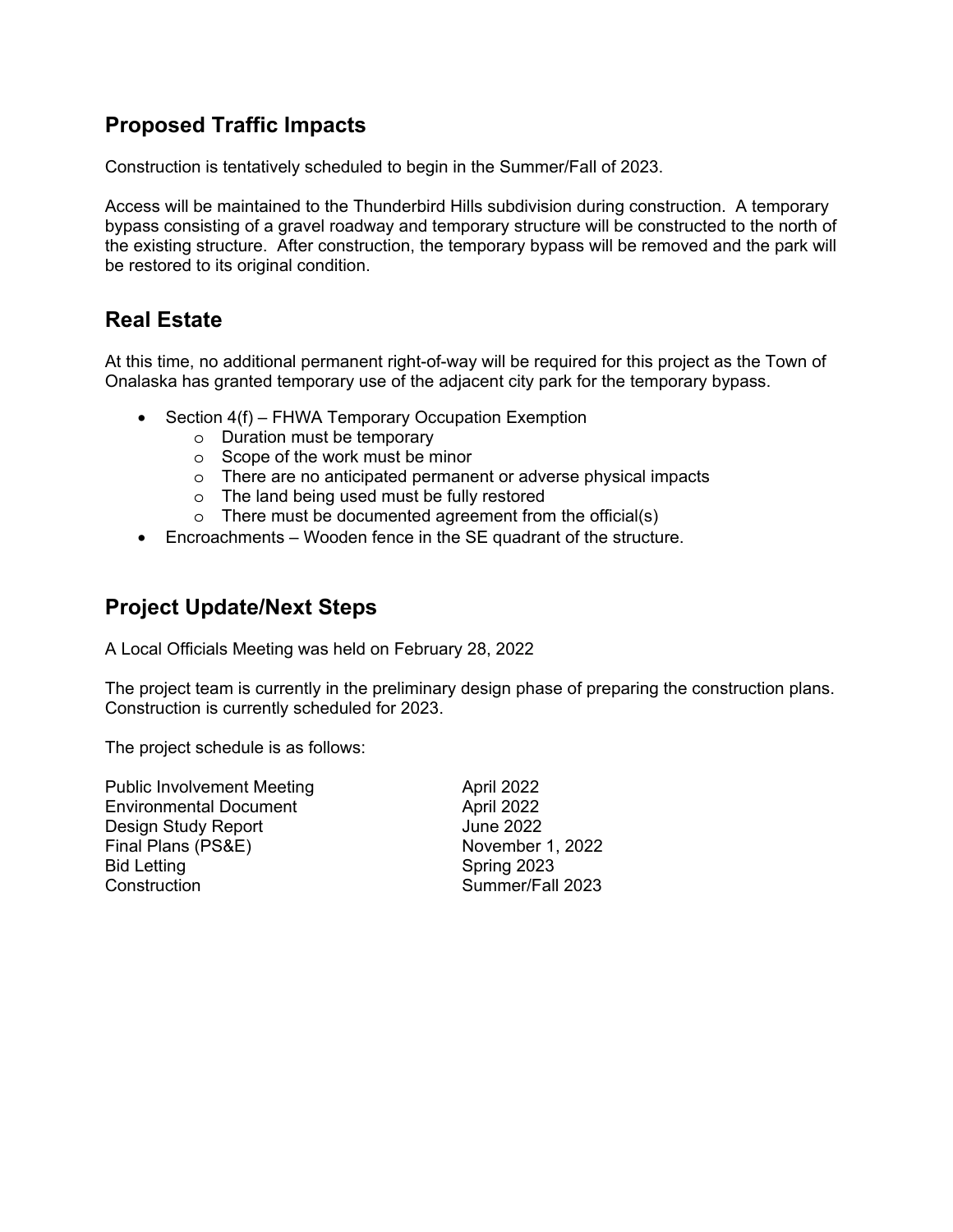#### **Public Input/Comments**

We encourage you to talk to the project representatives and ask them questions. Attached to this handout is a sheet for your written comments and input regarding the proposed project. Please mail any written comments about the project before May 27, 2022 or leave them with a Westbrook representative tonight. You can also e-mail your comments to the contacts listed below.

Your comments assist us in developing a project that will serve the needs of the traveling public as well as the needs of the local community. Your input is welcome and appreciated throughout the design process.

For more information, please contact:

Erik Meyer, P.E. Joe Langeberg, P.E. Spring Green, WI 53588 West Salem, WI 54669 emeyer@westbrookeng.com

Westbrook Associated Engineers, Inc. Connect Management La Crosse County Highway Department<br>
619 E. Hoxie St. (619 E. Hoxie St. 2014) 301 Carlson Rd. jlangeberg@lacrossecounty.org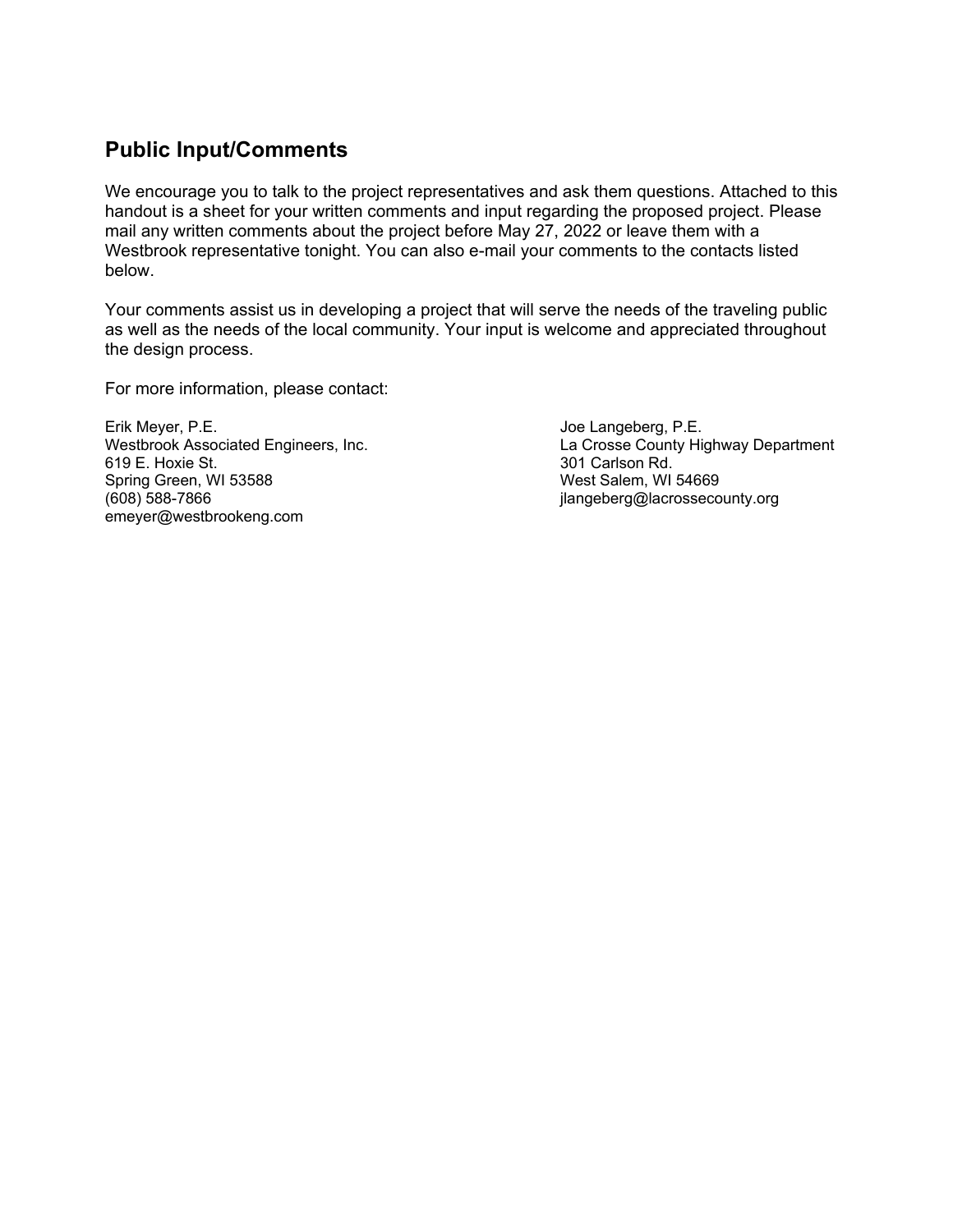#### **Public Involvement Meeting Comment Form**

Project ID 7272-00-02 Town of Onalaska, Mohican Trail Br Sand Lake Coulee Cr Br B-32-0584 La Crosse County

April 27, 2022

| Please leave this form with a Westbrook Associated Engineer representative or mail by May 27,<br>2022 to the address on the back of this sheet. Comments can also be e-mailed to<br>emeyer@westbrookeng.com. Your comments assist us in developing a project that will serve the<br>needs of the traveling public as well as the needs of the local community. Your input is welcome<br>and appreciated throughout the design process. |  |
|----------------------------------------------------------------------------------------------------------------------------------------------------------------------------------------------------------------------------------------------------------------------------------------------------------------------------------------------------------------------------------------------------------------------------------------|--|
|                                                                                                                                                                                                                                                                                                                                                                                                                                        |  |
|                                                                                                                                                                                                                                                                                                                                                                                                                                        |  |
|                                                                                                                                                                                                                                                                                                                                                                                                                                        |  |
|                                                                                                                                                                                                                                                                                                                                                                                                                                        |  |
| Please Print Comments (attach additional sheets if necessary)                                                                                                                                                                                                                                                                                                                                                                          |  |
|                                                                                                                                                                                                                                                                                                                                                                                                                                        |  |
|                                                                                                                                                                                                                                                                                                                                                                                                                                        |  |
|                                                                                                                                                                                                                                                                                                                                                                                                                                        |  |
|                                                                                                                                                                                                                                                                                                                                                                                                                                        |  |
|                                                                                                                                                                                                                                                                                                                                                                                                                                        |  |
|                                                                                                                                                                                                                                                                                                                                                                                                                                        |  |
|                                                                                                                                                                                                                                                                                                                                                                                                                                        |  |
|                                                                                                                                                                                                                                                                                                                                                                                                                                        |  |
|                                                                                                                                                                                                                                                                                                                                                                                                                                        |  |
|                                                                                                                                                                                                                                                                                                                                                                                                                                        |  |
|                                                                                                                                                                                                                                                                                                                                                                                                                                        |  |
|                                                                                                                                                                                                                                                                                                                                                                                                                                        |  |
|                                                                                                                                                                                                                                                                                                                                                                                                                                        |  |
| The information in this degument including names, addresses, phone numbers, a mail addresses                                                                                                                                                                                                                                                                                                                                           |  |

*The information in this document including names, addresses, phone numbers, e-mail addresses, and signatures is not confidential, and may be subject to disclosure upon request, pursuant to the requirements of the Wisconsin open records law, sections 19.31 - 19.39 of the Wisconsin Statutes.*